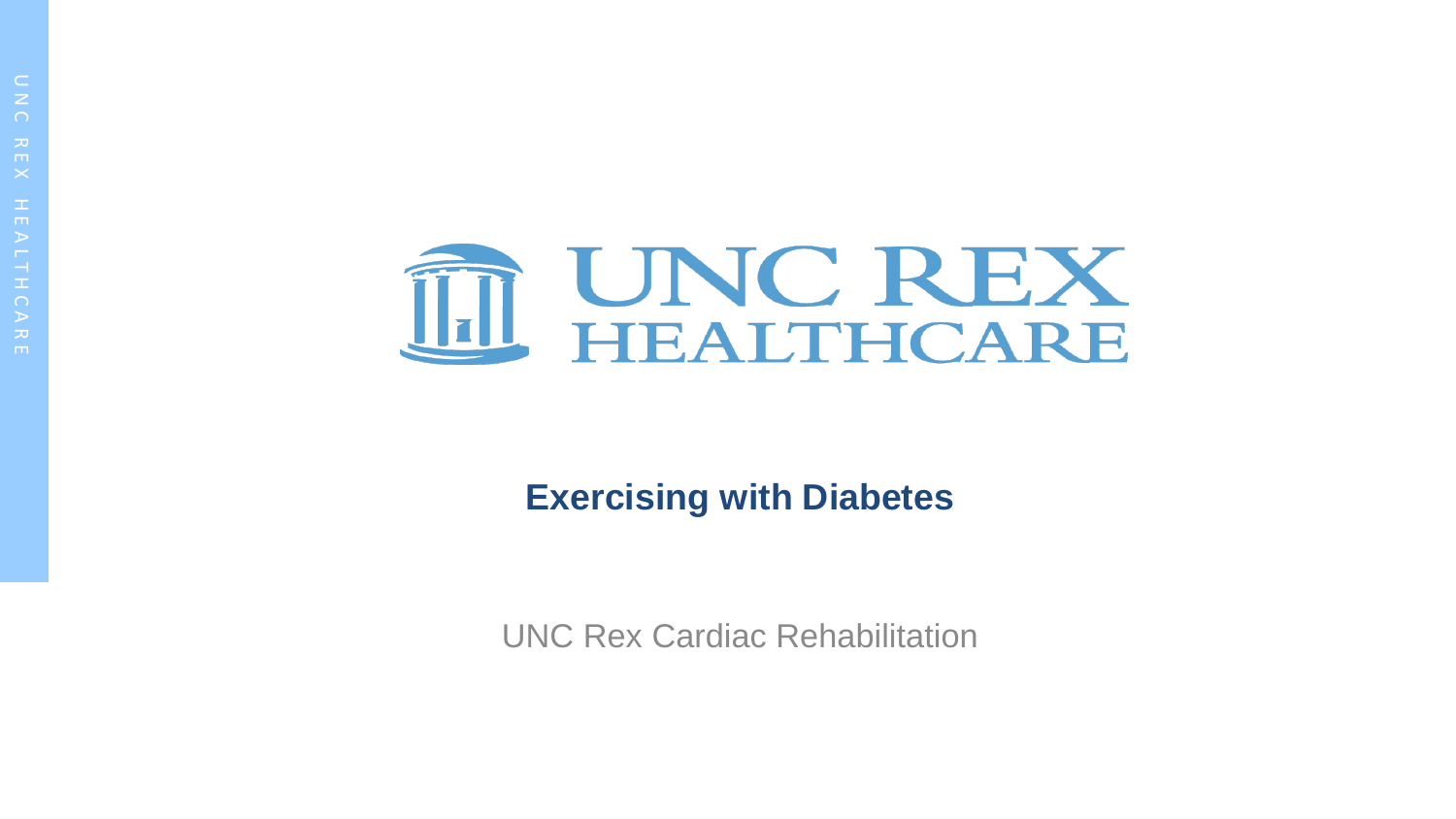### **Exercise and Blood Sugar (Glucose)**

Exercise can:

- Increase your insulin sensitivity
	- Insulin helps your body turn blood sugar (glucose) into energy.
	- Muscle cells are better able to use insulin during and after activity.
- Lower your A1C
	- A1C is your average blood glucose level over the past 3 months
	- Regular exercise can lower this number



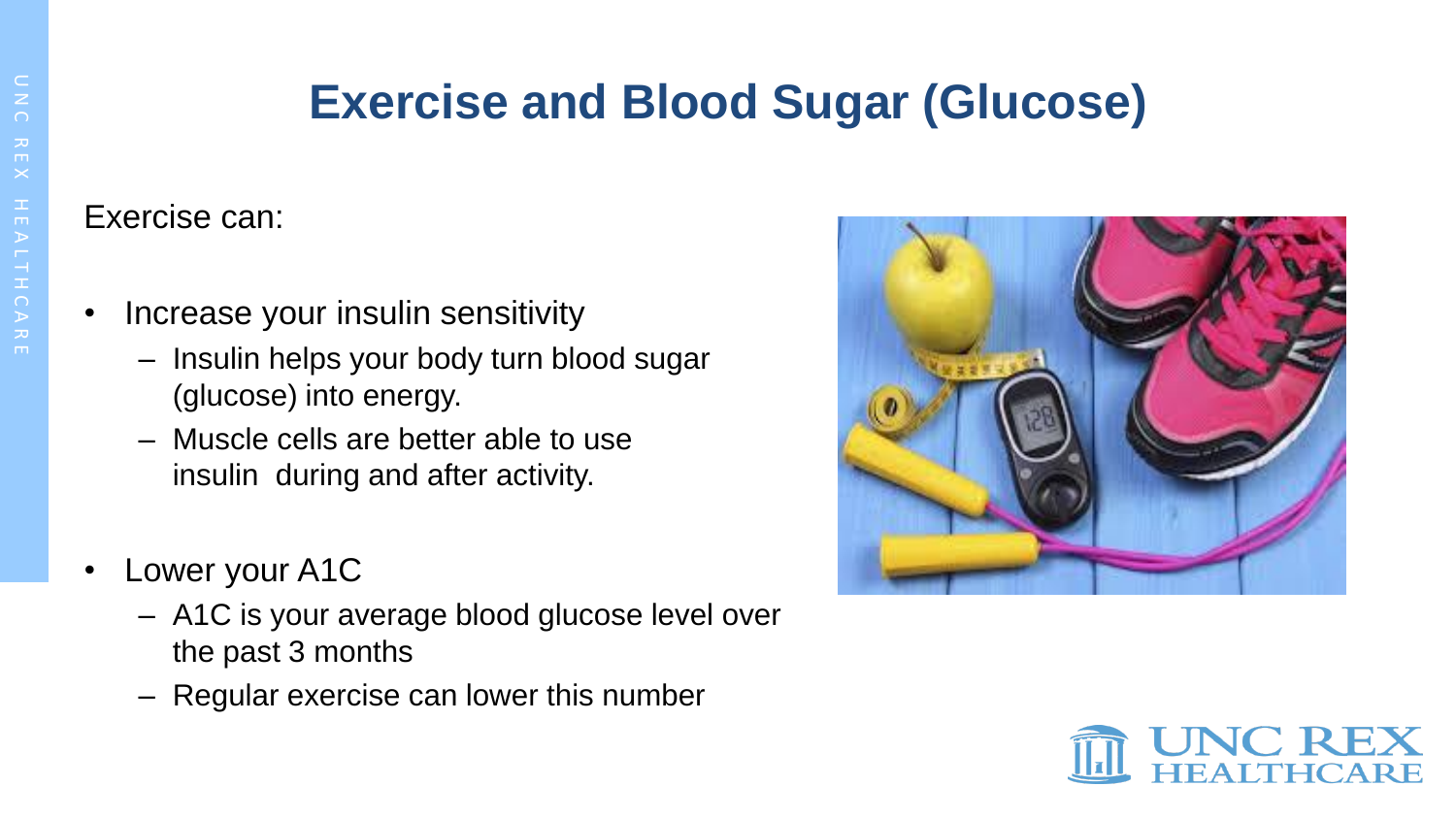# **Checking Your Blood Sugar**

- Check your blood sugar level before and after exercise.
- Become familiar with how your blood sugar responds to different activities.
- Understanding patterns can help you prevent your blood sugar from going too high or too low.
- Talk to your diabetes care team to find out if you are at risk for hypoglycemia.



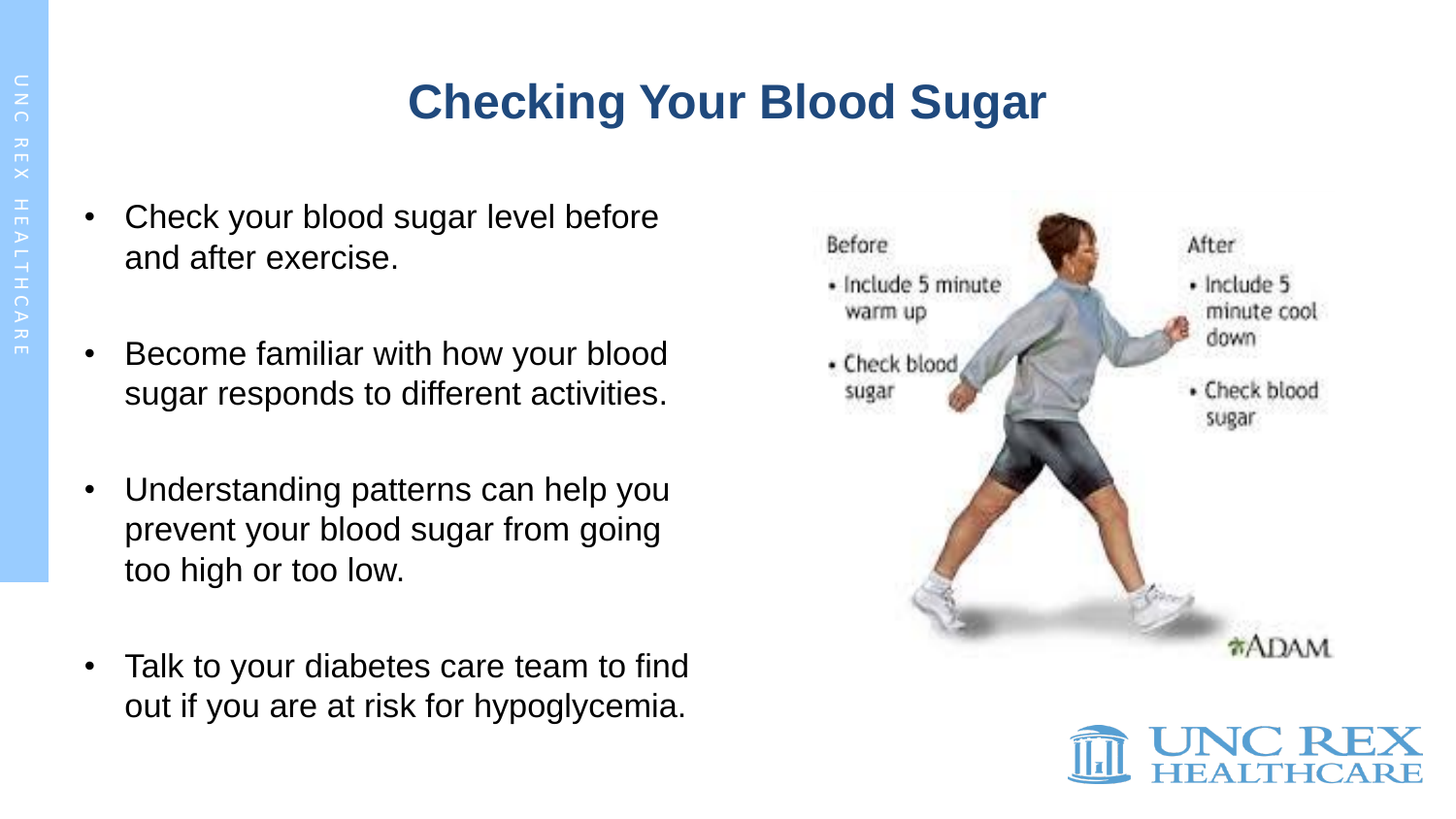# **Low Blood Sugar (Hypoglycemia)**

Low blood sugar is more likely to occur if you:

- Take insulin or an insulin secretagogue
	- Oral diabetes pills that cause your pancreas to make more insulin
- Fail to adjust your insulin dose or carbohydrate intake with exercise
- Skip meals
- Exercise for a long time
- Exercise strenuously



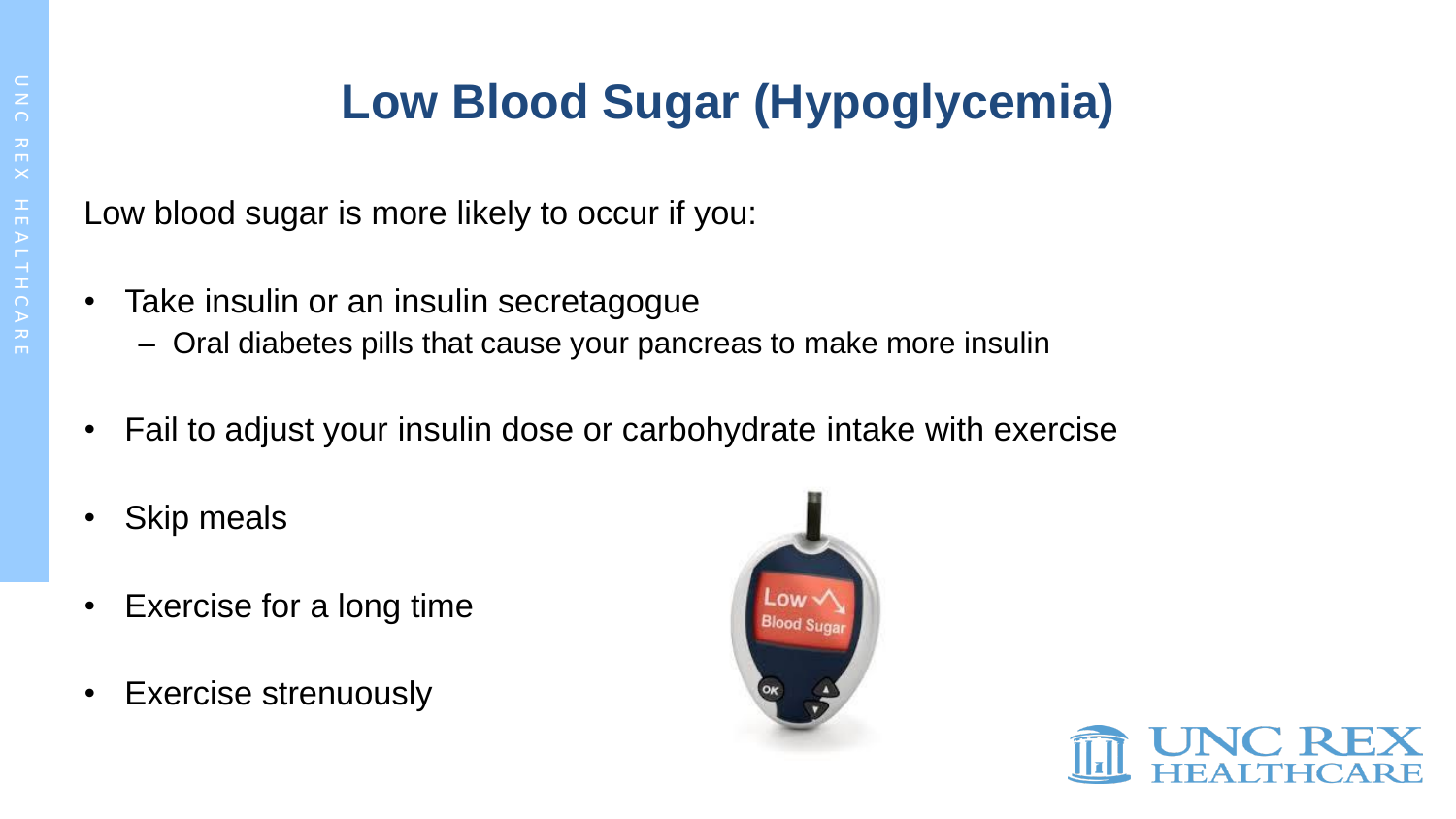## **Follow the 15-15 rule**

- If you experience hypoglycemia (low blood sugar) during or after exercise, treat it immediately.
- If your reading is 100 mg/dL or lower:
	- Consume15-20 grams of carbohydrate to raise your blood sugar.
	- This may be:
		- 4 glucose tablets (4 grams per tablet), or
		- 1 glucose gel tube (15 grams per gel tube), or
		- 4 ounces (1/2 cup) of juice or regular soda (not diet), or
		- 1 tablespoon of sugar or honey
- Check your blood sugar again after 15 minutes.
	- If it is still below 100 mg/dL, have another serving of 15 grams of carbohydrate.
- Repeat these steps every 15 minutes until your blood sugar is at least 100 mg/dL before beginning or resuming exercise.